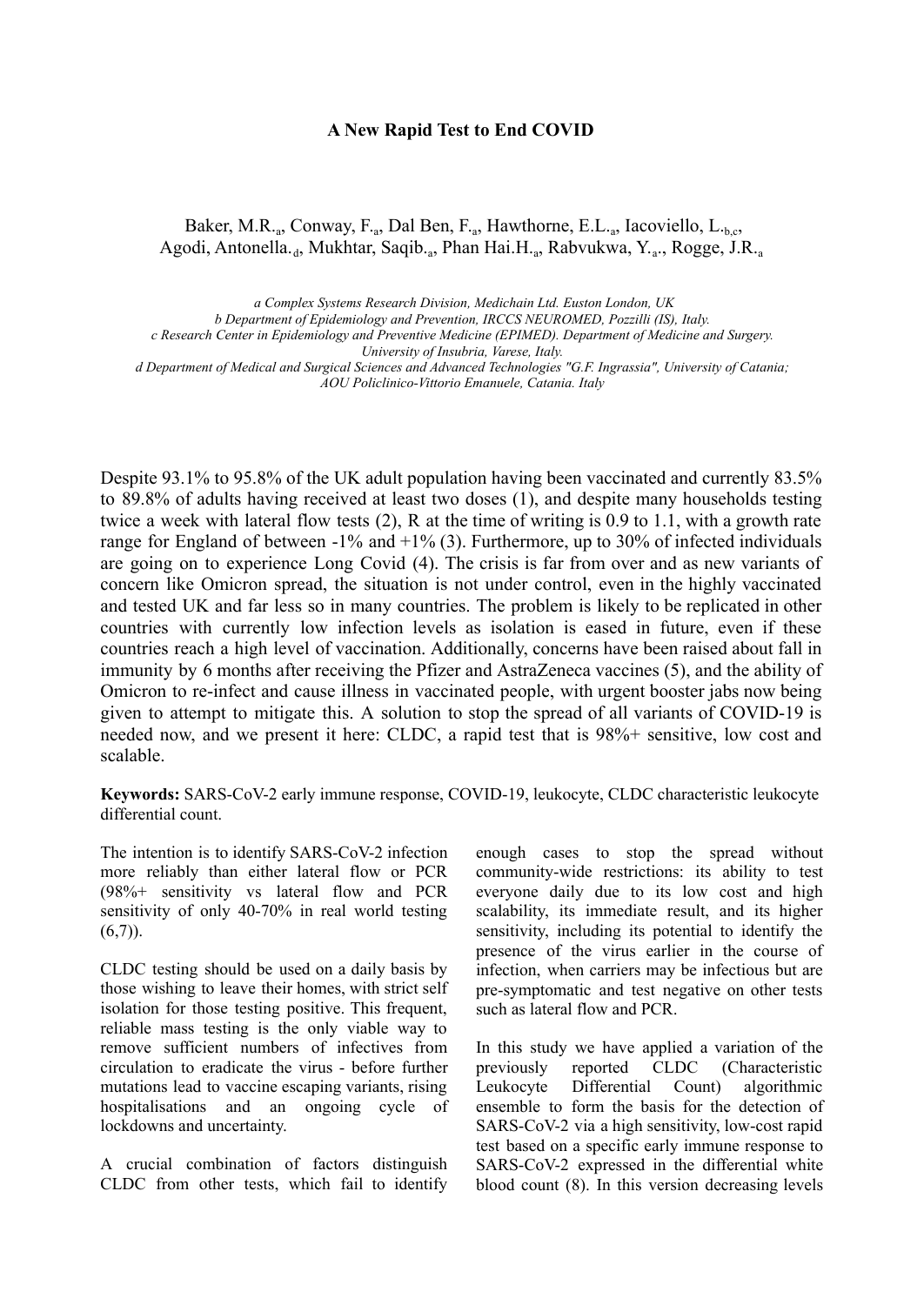of Lymphocytes, Eosinophils, and increases in Neutrophil levels, are heuristically combined in an ensemble algorithm which also included L-N (Leucocyte minus Neutrophil), and (Leucocyte minus Eosinophil) test stages.

Using training data from the COvid-19 RISk and Treatments (9) collaboration and the Moli-Sani Project, both from southern Italy, comprising WBC differential data for 72 positive (RT-PCR confirmed) and 4742 negative COVID patients, respectively, two variations of the test were applied. The first (algorithmic ensemble CLDC 21-04-SE) was optimised for sensitivity and has a sensitivity of 97·29% and negative percent agreement of 67·95% for a single test (specificity estimated at 70.4%). This performance is similar to that of the originally published algorithm produced with data from the Albert Einstein Hospital in São Paulo, which had a sensitivity of 98·7% and negative percent agreement of 63·8% (8). A version of the algorithmic ensemble optimised to reduce false-positive rate (algorithmic ensemble CLDC 21-04-SP) has a sensitivity of 81·82% with a specificity of 96·50%. Thus this overcomes the widely reported issues of lateral flow tests (10) missing large proportions of positive cases (giving false negative results), while also exceeding the specificity of 82% (18% false positive results) from 30,904 positive results in 26m lateral flow tests recorded by Public Health England in March 2021 (11,12).

Our CLDC algorithms were also applied to data from the Regional Service for the Epidemiology and Surveillance of Infectious Diseases database, a longitudinal cohort study of 379 patients with laboratory-confirmed COVID-19 admitted at the Italian National Institute for Infectious Diseases "Lazzaro Spallanzani" (INMI), in Rome (Italy) (13). The 21-04-SE algorithm showed a sensitivity of 98·64% during the first seven days during symptom onset and 96·73% sensitivity for data taken over 21 days after initial symptoms.

Suggested methodological improvements from the Centre for Mathematical Modelling of Infectious Diseases at the London School of Hygiene & Tropical Medicine indicate that it could be possible to improve the false positive rate of our 21-04-SP test to 1.87% (14) in the field.

Our rapid test, which results from this methodology and which has been field trialed at the Chelsea Pharmacy Medical Clinic, London, can return these results in less than five minutes using a point-of-care five-part differential blood count system and our analysis portal, preventing delays in isolating cases and their contacts due to RT-PCR test delays, thus reducing transmission risk.

These studies indicate that the CLDC 21-04-SE and CLDC 21-04-SP algorithms form the basis for a test that can detect SARS-CoV-2 with a higher level of sensitivity and specificity than existing testing (15), and have the ability to selectively trade off sensitivity for specificity by adjusting algorithm ensemble parameters, based on a well-established test process which can be significantly cheaper and faster than existing tests and control the issues surrounding false positives in current rapid testing (16).

Furthermore, evidence indicates that the predictive value of the current gold standard RT-PCR testing varies with time from exposure and symptom onset in a way that falsely reassures by giving negative test results which may not be valid (17). In Kucirka et al's study the probability of a false-negative RT-PCR result in an infected person was shown to be 100% (95% CI, 100% to 100%) four days before symptom onset, 67% (CI, 27% to 94%) one day before and  $38\%$  (CI,  $18\%$  to  $65\%$ ) on the day of symptom onset (17). Compared with this, early indications suggest that CLDC may have the potential for improved early detection owing to the changes in leucocyte ratios in the early stages of infection (18). Modelling shows that the sensitivity and specificity advantages over other rapid diagnostic tests give a substantial reduction in R, which would be of substantial value in decreasing viral transmission. Following that, our self-administered home version of the test would allow the scale and reliability required to eliminate the virus.

### **Declaration of competing interests**

MB, FC, FD, EH, SM, HB, YR are supported by Innovate UK Grant 73420. MB is a named inventor on two UK patents.

### **Acknowledgements**

Funding: Supported by an Innovate UK Grant 73420. Innovate UK is part of UK Research and Innovation (UKRI).